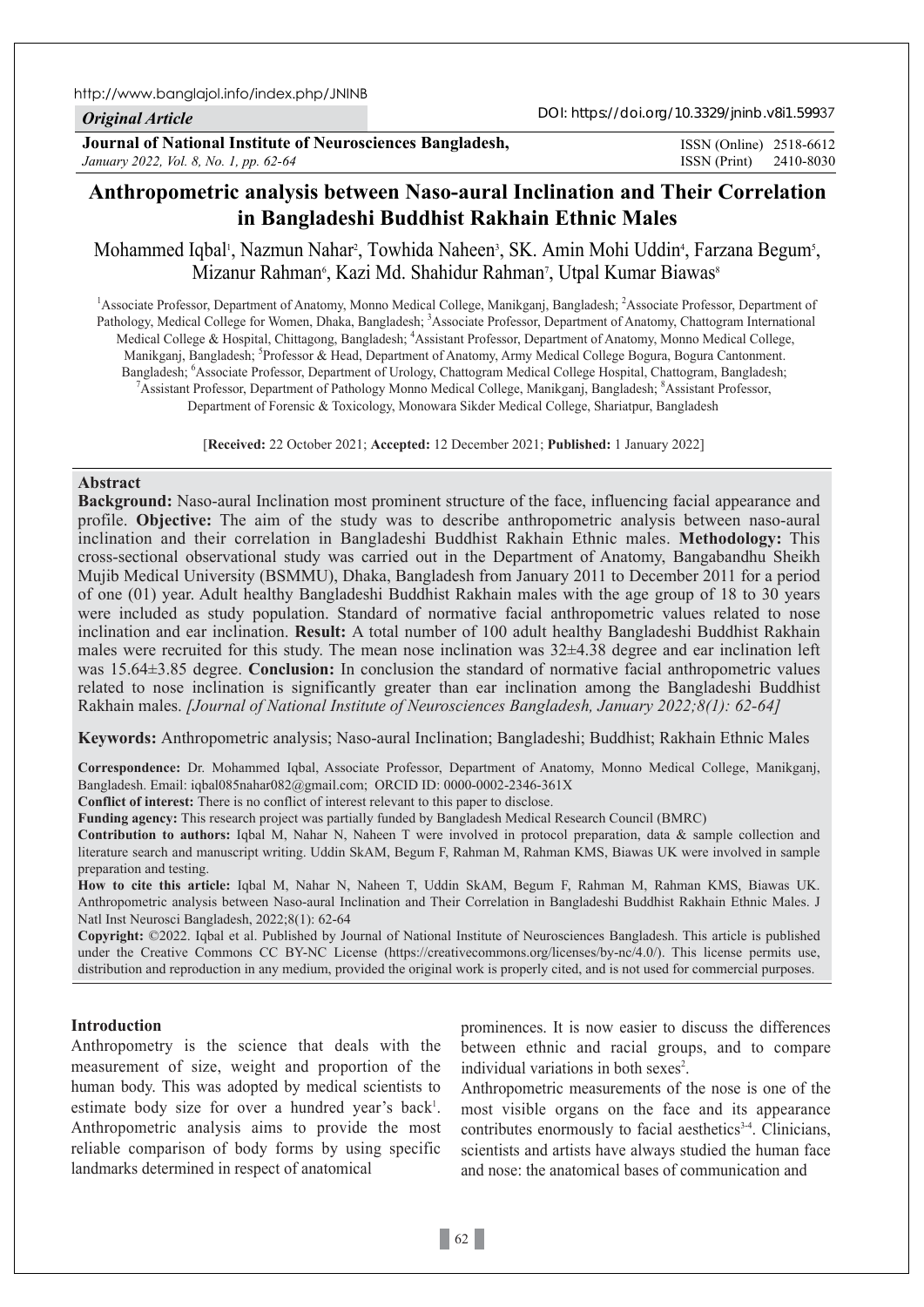environment interaction; the phenotype for personal identification; and the key characteristics that depict the health state of an individual, have all been considered from both qualitative and quantitative points of view<sup>5</sup>. Additionally, nasal dimensions are used to provide guidelines for treatment planning. The proportions of the so-called ideal nasal shape and the operations designed to achieve these have been the subject of numerous papers. The right size, shape, and proportions of a nose help to make a person beautiful or handsome, because it is at the center of the face6. Knowledge of the unique shape, anatomy and dimensions of the nose would be very useful for surgeons undertaking repair and reconstruction of the nose7.

Anthropometric methods and surgical practice have now merged to treat congenital or posttraumatic facial disfigurements in various racial or ethnic groups successfully2. The nose is a person's most defining feature as it is in the center of the face. Nasoplasty surgeons require access to facial data based on accurate anthropometric measurements to perform optimum correction2. The anthropometric information is also important for nutritionist and beauticians for estimation of caloric requirements from frame size and somatotype of males. Therefore, an attempt had been taken in the present study to make anthropometric analysis between naso-aural inclination and their correlation in Bangladeshi Buddhist Rakhain Ethnic Males.

#### **Methodology**

This cross-sectional observational study was carried out in the Department of Anatomy at Bangabandhu Sheikh Mujib Medical University (BSMMU), Dhaka, Bangladesh from January 2011 to December 2011 for a period of one (01) year. Participants of the study were adult healthy Bangladeshi Buddhist Rakhain ethnic males who were in the age group of 18 to 30 years. Data analysis was carried out in the Department of Anatomy at Bangabandhu Sheikh Mujib Medical University (BSMMU), Dhaka. The following exclusion criteria were used to screen out the ineligible participants through history taking and physical examinations like mixed ethnic origin, congenital craniofacial anomaly, major craniofacial trauma, orthodontic treatment or craniofacial reconstructive surgery, malocclusion, common genetic, endocrine or neurological disorders & beard or mustache, cranio-facial diseases and abnormalities, growth related disorders and history of facial trauma/reconstruction surgery were excluded from the study. During landmark marking, the participant was asked to sit relaxed on a

chair and the head was kept in the normal head position. This position was suitable for correct identification of facial features<sup>8</sup>. All the measurements were taken twice to avoid measurement error. With the help of a sliding calliper, the measurements were taken in millimetres. The landmarks used for taking different physical measurements have been described by Kolar and Salter<sup>9</sup>. For measuring the inclinations, the participant's head was adjusted using an angle finder in such a way that the Frankfort plane lay horizontal.

**Procedure of Measuring Nasal Bridge Inclination (Figure IA):** Keeping the participant's head at the fixed position described above, the short edge of the angle finder was placed on the nasal bridge and reading was taken from the dial in degrees. If the needle was in front of the 0 mark, the inclination was taken as negative; if it was behind the 0 mark, the value was taken as positive. Usually this inclination is always positive.

**Procedure of measuring ear Inclination (Figure IB):** Keeping the participant's head at the fixed position, the long edge of the angle finder was placed against the long axis of the ear, beginning with the lower edge of the ear and rotating the angle finder until the upper end was at the upper tip of the ear. The reading on the dial was subtracted from 90 degrees to determine the inclination. If the needle was posterior to the 90 degree mark, the inclination was taken as negative; if anterior, it was taken as positive $10$ .

**Statistical Analysis:** The data were statistically analyzed by Statistical Package for Social Science (SPSS version 17.0) to determine the range, the mean and standard deviation and any significant correlation between upper and lower facial heights.



Figure I: Procedures of measuring the nose inclination (A) and ear inclination (B) in a participant using an angle finder

#### **Results**

A total number of 100 male respondents were recruited for this study. The nose inclination was 32.0±4.38 and ear inclination-left was 15.6±3.85. The difference was statistically significant (p=0.000) (Table 1).